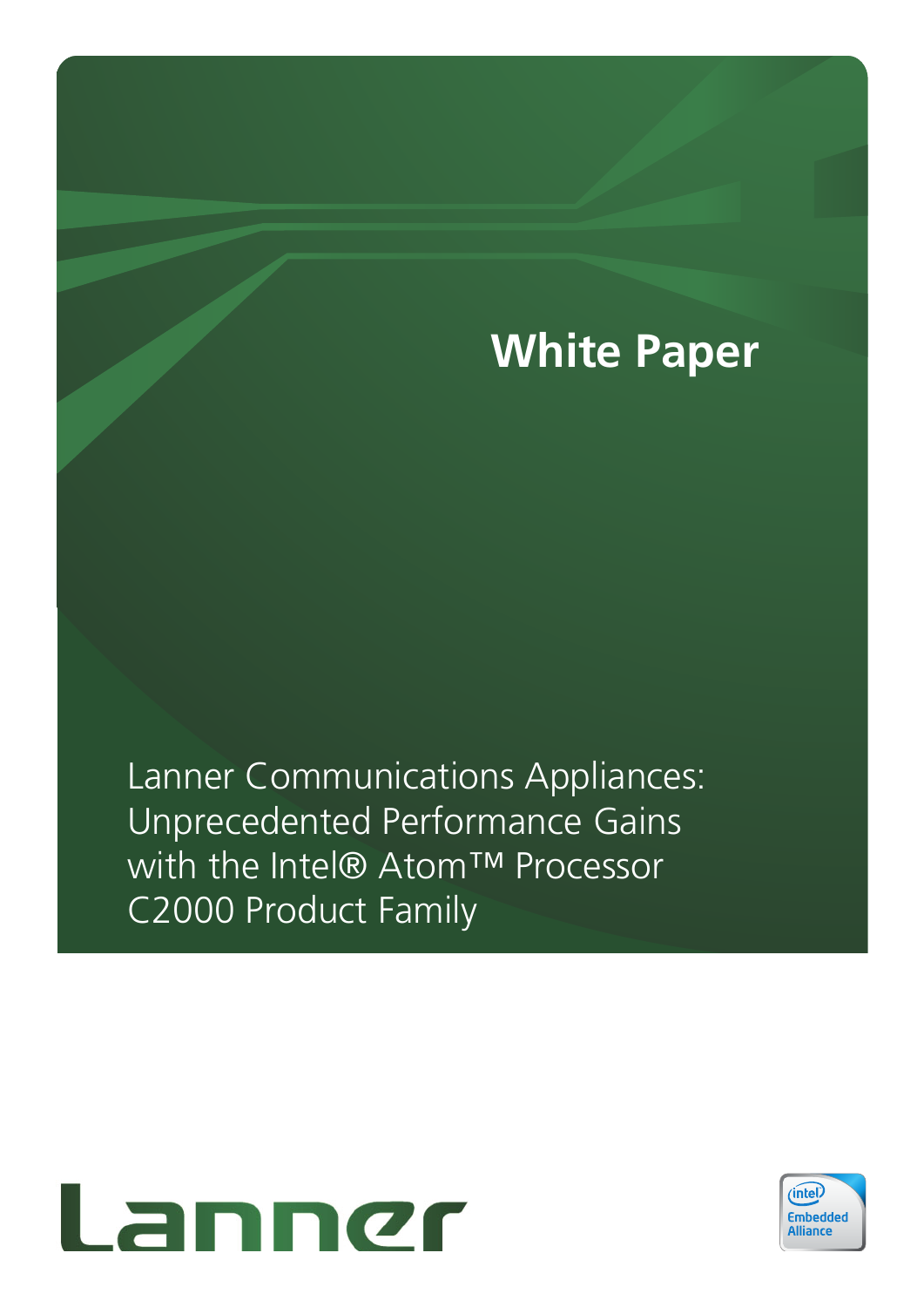#### Table of Contents

- 1 Abstract
- 1 Introduction
- 2 Intel Innovations Deliver Improved Performance and Efficiency
- 2 Lanner Solutions with the Intel Atom Processor C2000 Product Family
- 3 Benchmark Configuration and Environment
- 3 Intel QuickAssist Technology Implementation
- 6 Conclusion

# Abstract

There is a growing need for increased agility in cloud computing infrastructure and for the rapid delivery of services in virtualized environments. These services include the management of underlying networks to maintain the service quality defined in the service-level agreements (SLAs) between service providers and their customers.

To answer these demands, Lanner Electronics has developed a series of entry to mid-range communications appliances based on the Intel® Atom™ processor C2000 product family (formerly codenamed "Rangeley"). These appliances unify computing, networking, management, virtualization, and security capabilities inan integrated hardware architecture.

The R&D department of Lanner Electronics has conducted benchmark testing on several of our products based on the Intel Atom processor C2000 product family to provide a precise comparison on the security performance between the current and previous generations of Intel® Atom™ processors. The benchmark results have demonstrated that the Intel Atom processor C2000 product family delivers significant performance advantages and lower cost of ownership over the previous generation.

# Introduction

The Intel Atom processor C2000 product family offers a range of highly energyefficient 64-bit systems-on-a-chip (SoCs) in two-to-eight core designs offering significant I/O and acceleration integration for the communications market. Using Intel's industry-leading 22-nanometer (nm) 3-D Tri-Gate transistor technology, these new processors deliver significantly greater performance and power efficiency than the previous generations of Intel Atom processors. Select SKUs also include Intel® QuickAssist Technology to provide hardware acceleration services for more efficient cryptographic performance.

Test results from Lanner Electronics confirm Intel's measurements for RSA crypto throughput. Our results show the RSA-2048 bit crypto runs 33 times faster on an Intel Atom processor C2000 with Intel QuickAssist Technology than the same configuration equipped with the previous generation processor. The benchmark test we used shows an 18 times faster performance from the Intel QuickAssist Technology alone on this popular RSA-2048 bit crypto.

The Lanner product line based on the Intel Atom processor C2000 product family include the FW-7551, FW-7571, and FW-7573. Each appliance has been developed and tested to scale readily with customization options in the number of Ethernet ports and LAN bypass pairs, as well as storage capacity. In addition, the Intel Atom processor C2000 product family's built-in crypto acceleration and server-grade Ethernet connectivity helps ensure reliability, resilience, and robust security for high-quality next-generation networking and communications.

Lanner

www.lannerinc.com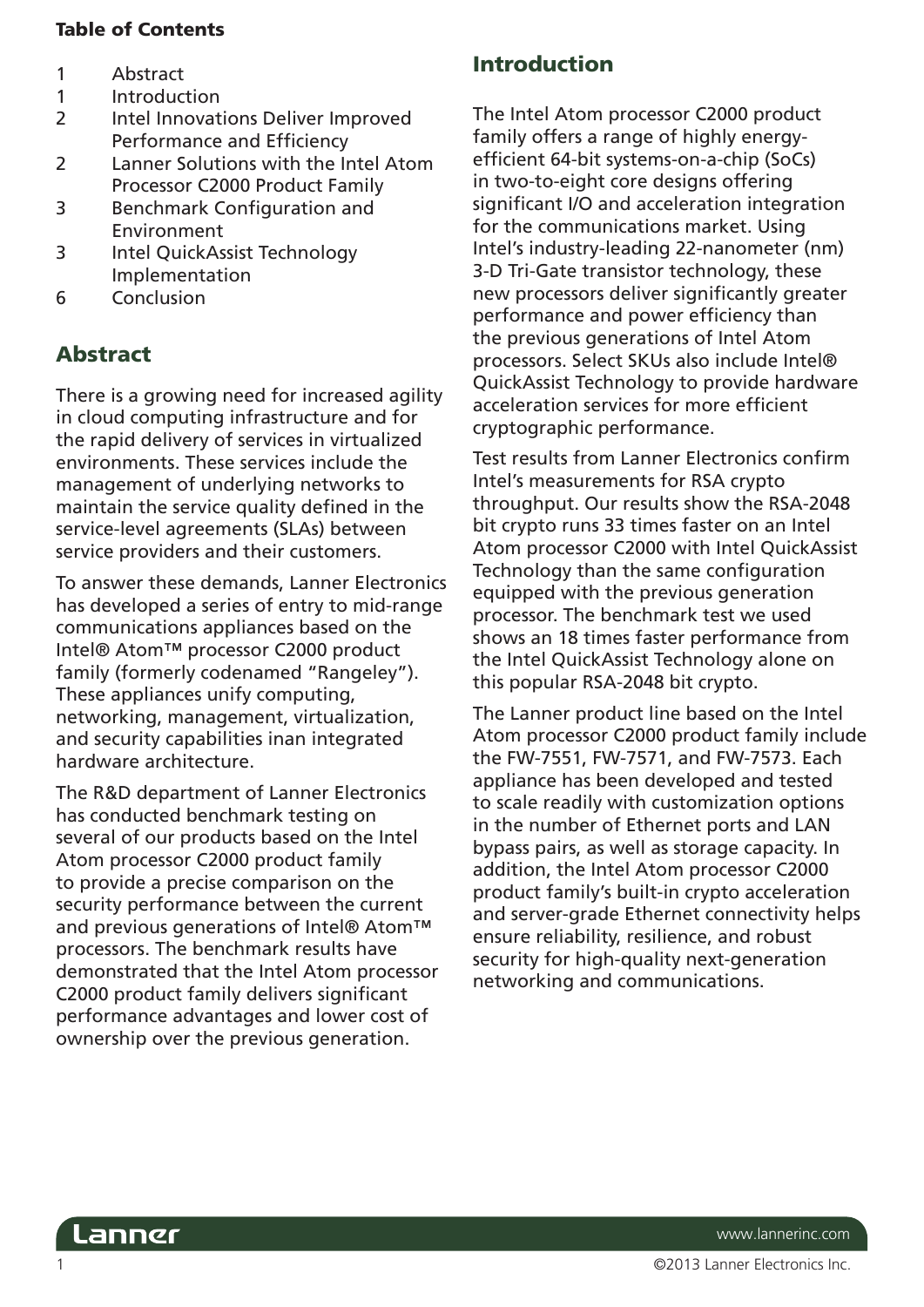## Intel Innovations Deliver Improved **Performance and Efficiency**

Designed for the network and

communications market segment, the Intel Atom processor C2000 product family's new and innovative design addresses the need for building efficient entry-level to mid-range routers, switches and security appliances. Based on the Silvermont microarchitecture, these processors use this microarchitecture's improvements to deliver up to six times the energy efficiency and up to seven times the performance of the previous processor generation.

Intel achieves these improvements through a combination of enhanced power management capabilities and a new multicore and system fabric architecture.The enhanced power management includes power-saving techniques such as intelligent burst technology, per-core power gating and frequency control, new C-states with L2 cache retention, lower power C-states, and lower entry/exit latencies. In addition, the Silvermont microarchitecture includes other improvements ranging from better branch predictions to redesigned execution units and bigger caches (shared 1MB L2 cache and 16-way per dual-core configuration).

# Lanner Solutions with the Intel Atom Processor C2000 Product Family

Designed with these feature-rich next generation processors, Lanner network appliances provide high performance and workload consolidation with excellent hardware acceleration for crypto functions. These appliances address the need for hosting applications in datacenters and serving as lightweight computing and communication equipment in core or edge networks. By offering products built on general-purpose SoCs, we are able to deliver hardware solutions designed for scalability with built-in accelerators that help customers take advantage of next-generation network

paradigms and communication services such as software-defined networks and unified communication. Furthermore, our off-the-shelf Ethernet modules with their range of ports and connection speeds allow application developers to scale to meet workload demands and handle larger spikes in traffic, as well as help them provide solutions for consolidating data center networks onto a single Ethernet fabric.

The following table briefly highlights the Lanner network appliances powered by these new processors. The processor family scales from two to eight cores with a maximum clock speed of 2.4 GHz. All of these processors include Intel® Virtualization Technology (Intel®VT-x2) and Intel QuickAssist Technology crypto functions. The onboard Ethernet ports are also equipped with Lanner's proprietary LAN bypass technology to support uninterrupted network operations.

|             | <b>FW-7551</b>         | <b>FW-7571</b>        | <b>FW-7573</b>        |
|-------------|------------------------|-----------------------|-----------------------|
| Form factor | Desktop                | 1U Rack-              | 1U Rack-              |
|             |                        | mount                 | mount                 |
| Processor   | Inte@                  | Intel@                | $Inte/\mathbb{Q}$     |
|             | Atom <sup>TM</sup>     | $Atom^{TM}$           | Atom <sup>TM</sup>    |
|             | $C2358$ <sub>2</sub> - | C <sub>25184</sub>    | C27188-               |
|             | Core SoC               | core SoC              | core SoC              |
| Networking  | 2 x Intel $\circledR$  | 2 x Intel $\circledR$ | 2 x Intel $\circledR$ |
| and Bypass  | i210-AT.               | i210-AT.              | i210-AT,              |
|             | 1 x Marvell            | 1 x Marvell           | 1 x Marvell           |
|             | 88E1543                | 88E1543               | 88E1543               |
|             | (2 pairs G2            | (3 pairs G3           | (3 pairs G3           |
|             | bypass)                | bypass)               | bypass)               |

For detailed specifications, visit the Lanner website at www.lannerinc.com



www.lannerinc.com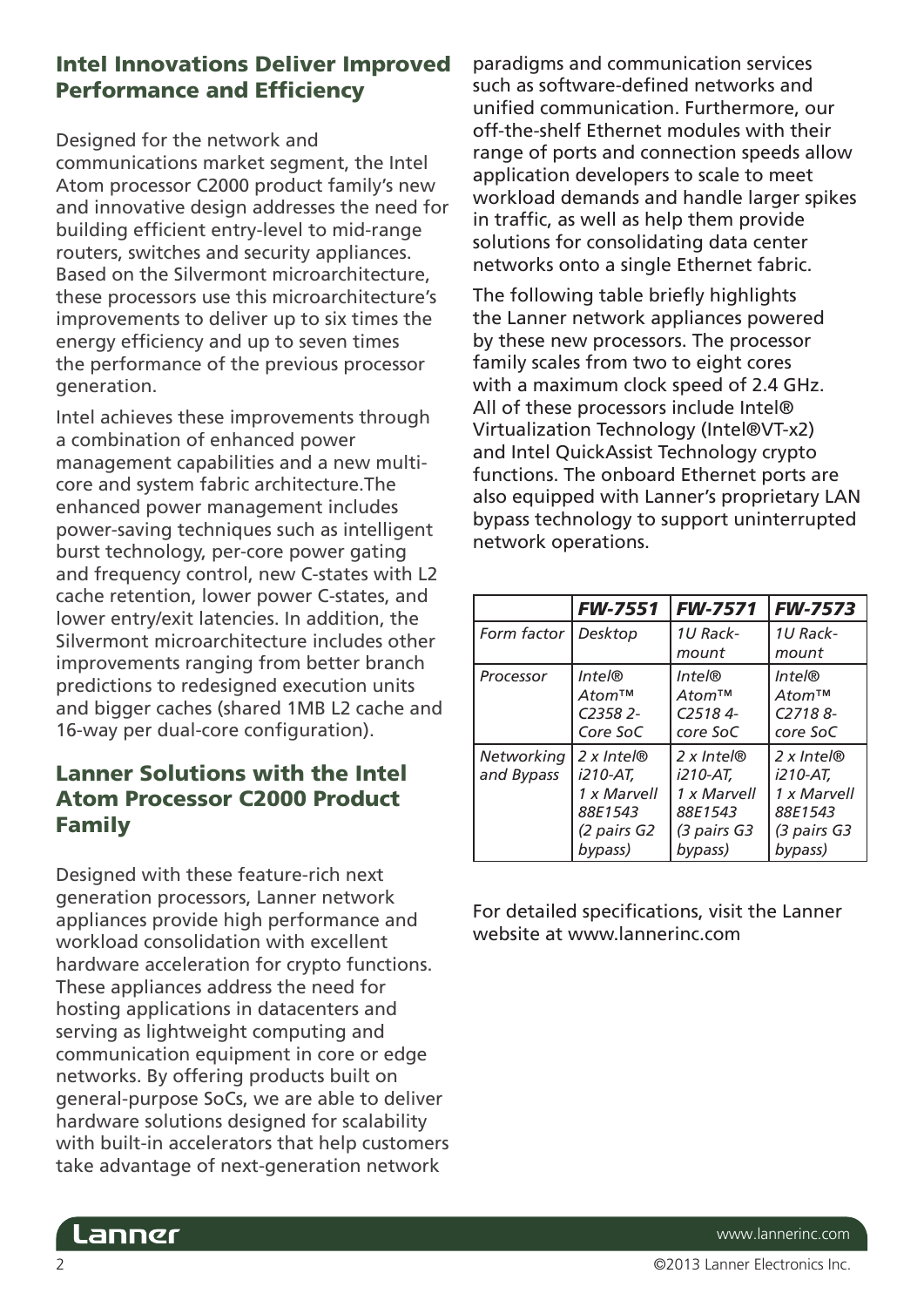## Benchmark Configuration and Environment

We used the Algorithm Speed Measurement tool to measure the speed of the crypto algorithm. In order to support the Intel QuickAssist Technology engine, parameters such as asynch, batch and num\_ctx are added to the speed commands.

The first and second scenarios compare the RSA encryption performance of the Intel Atom processor C2000 product family with and without Intel QuickAssist Technology against the previous generation processor. The report from executing the Speed command produced the number of signing and verifying operations per second and the results are plotted and interpreted in the following sections.

## Intel QuickAssist Technology Implementation

As illustrated in the graph, the Open Source Application, OpenSSL, and its associated high level API, the EVP, run in the user space. The communication between the EVP and the Intel QuickAssist Technology API was made possibleby an Intel-provided shim through an OpenSSL engine implementation. The engine will call a user space driver that interacts with the hardware.



#### Scenario I:

In the first experiment, we compared the security performance for both processors. The Intel® Atom™ processor D525 is the previous generation of Intel Atom processor based on 45nm architecture, whereas the Intel® Atom™ processor C2358 is based on Intel's 22nm process technology. In addition to the difference in process technology, the Intel Atom processor D525 is a two-chip solution whereas the Rangeley is an SoC. The Intel Atom processor D525 uses a two-chip partition to integrate graphics and memory into the processor, thereby reducing the package area and power consumption.



www.lannerinc.com

©2013 Lanner Electronics Inc.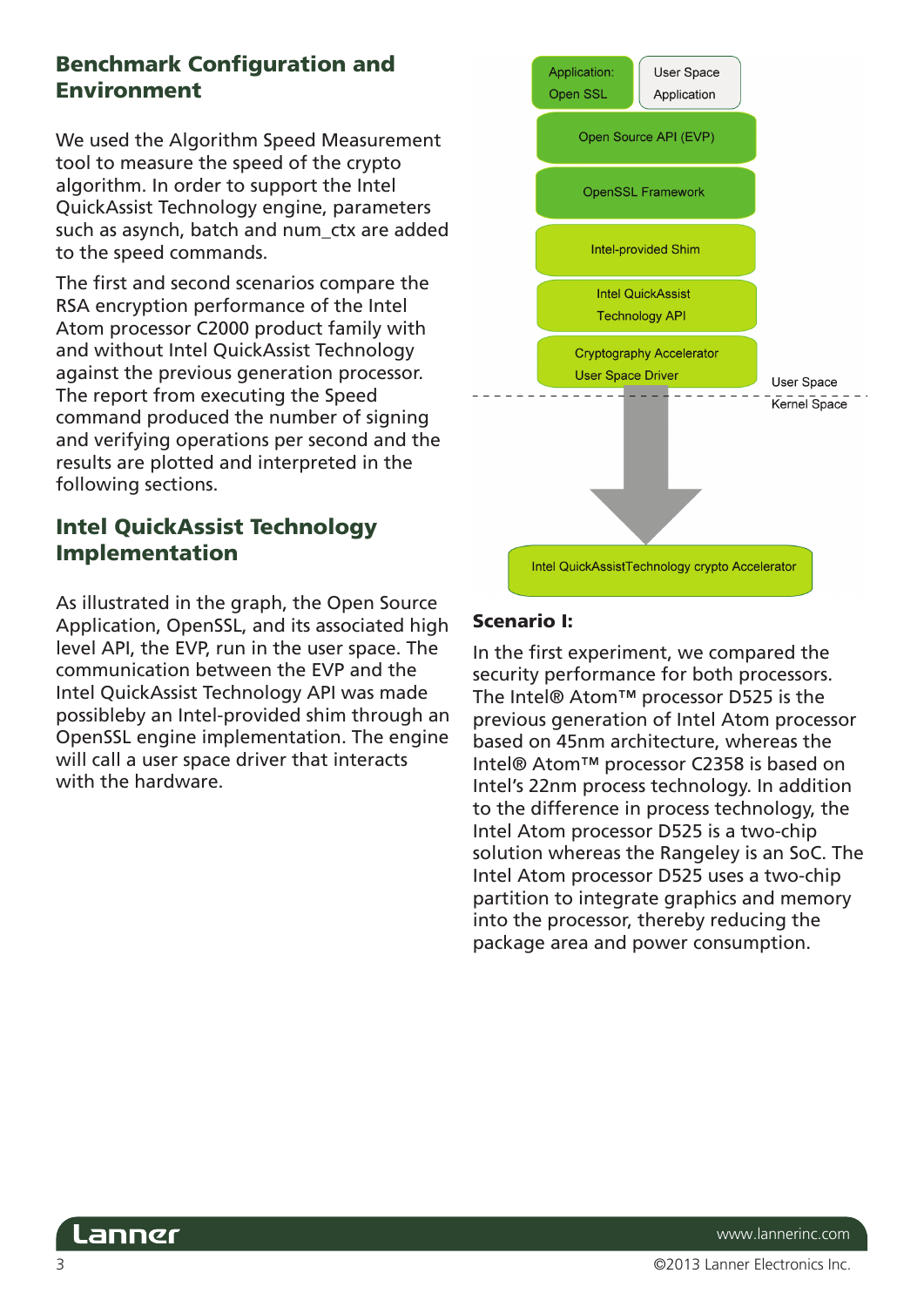| Lanner Model<br><b>Name (Device</b><br>under Test)                                                                      | <b>FW-7540</b>                                                                                    | <b>FW-7551</b>                                                 |  |
|-------------------------------------------------------------------------------------------------------------------------|---------------------------------------------------------------------------------------------------|----------------------------------------------------------------|--|
| <b>CPU and Chipset</b>                                                                                                  | Intel D525<br>(dual core<br>1MB Cache,<br>1.8 GHz) and<br><b>ICH8M</b>                            | Intel Atom<br>C2358 (2 core<br>SoC) (1MB<br>Cache, 1.7<br>GHz) |  |
| Memory                                                                                                                  | DDR3 1066 GHz 1 GB                                                                                |                                                                |  |
| <b>Network Controllers</b>                                                                                              | Intel 82583V Gigabit Ethernet                                                                     |                                                                |  |
| O <sub>S</sub>                                                                                                          |                                                                                                   | Fedora Core 17 64 Bit                                          |  |
| Intel Atom C2000<br><b>Processor Product</b><br><b>Family Software</b><br>Package and the<br>Libcrypto OpenSSL<br>Patch | 525874_QAT1.5.L.1.3.0_90.tar.<br>$qz +$<br>477629_libcrypto_QuickAssist_<br>Patch_L.0.4.3_010.zip |                                                                |  |
| Application                                                                                                             | OpenSSL on RSA encryption                                                                         |                                                                |  |

The Speed command with support of the Intel QuickAssist Technology engine outputs the number of signing operations per second with respect to encryption bit-length. The Intel Atom processor C2358 significantly outperforms the Intel Atom processor D525 in RSA crypto across all encryption bit lengths. The RSA operations were performed purely in software on the FW-7540 system without the Intel QuickAssist accelerator. The ASYNC performance result of the FW-7551 reflects the use of Intel QuickAssist Technology (abbreviated as "QAT") acceleration through the asynchronous process in the engine on the Intel Atom processor C2358.

*Intel Atom Processor D525 vs. Intel Atom C2358 Processor* 



#### Scenario II:

In the second experiment, we compared the security performance for RSA crypto with and without the Intel QuickAssist acceleration on the Rangeley processor. The number of signing operations per second with respect to encryption bit-length is recorded and plotted in the graph shown below.

| Lanner<br>Model Name<br>(Device<br>under Test)                                                                                         | <b>FW-7551</b>                                        | <b>FW-7551</b>                                                                                              |  |
|----------------------------------------------------------------------------------------------------------------------------------------|-------------------------------------------------------|-------------------------------------------------------------------------------------------------------------|--|
| CPU                                                                                                                                    | Intel Atom C2358 (2 core SoC)<br>(1MB Cache, 1.7 GHz) |                                                                                                             |  |
| Memory                                                                                                                                 | DDR3 1066 GHz 1 GB                                    |                                                                                                             |  |
| Network<br>Controllers                                                                                                                 | Intel i210-AT Gigabit Ethernet                        |                                                                                                             |  |
| OS                                                                                                                                     | Fedora Core 17 64 Bit                                 |                                                                                                             |  |
| Intel Atom<br>C <sub>2000</sub> Processor<br><b>Product Family</b><br>Software<br>Package and<br>the Libcrypto<br><b>OpenSSL Patch</b> | None                                                  | 525874<br>QAT1.5.L.1.3.0<br>90.tar.gz +<br>477629<br>libcrypto_<br>QuickAssist<br>Patch_L.0.4.3_010.<br>zip |  |
| Application                                                                                                                            | OpenSSL on RSA encryption                             |                                                                                                             |  |

 $\Delta$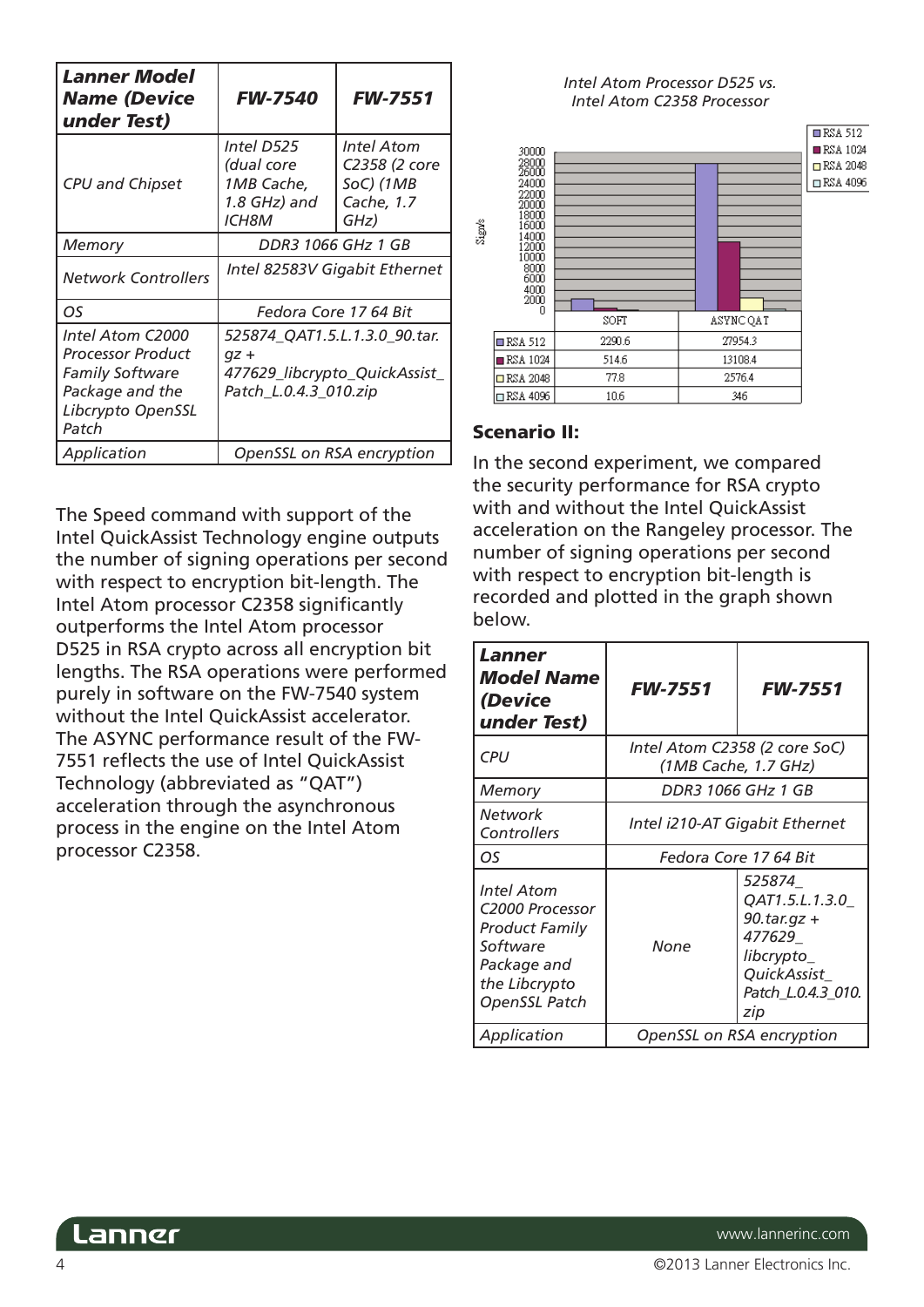The chart compares RSA encryption with and without Intel QuickAssist Technology on the Lanner's entry-level FW-7551 appliance. The test result shows an 1800% performance gain with Intel QuickAssist Technology on the popular RSA-2048 bit algorithm. In addition, considering the result from scenario I makes clear the Intel Atom processor C2000 product family advantages over the Intel Atom processor D525 in RSA crypto with and without Intel QuickAssist Technology. The chart also reveals a dramatic performance decline with an increase inencryption bit length. This decline demonstrates the greater operation complexity as bit length progressively doubles.



#### Scenario III:

We used a Smartbit 6000B network performance analysis test system to measure IPV4 throughput on different generations of Lanner network appliances based on different product families of Intel Atom processors. The processors were carefully chosen so that the CPU frequency and cache were limited to 1.8 GHz and 1MB respectively. The Smartbit SmartMetrics (10/100/1000Base-T Ethernet (LAN-3300A)) module generates clear IPV4 packets at maximum rate and transmits them to one of the Ethernet ports of the device under test. The performance numbers shown reflect the aggregate bi-directional IPV4 forwarding rate of the device under test.

| Lanner<br>Model<br><b>Name</b><br>(Device<br>under<br>Test) | <b>FW-7540</b>                                                                                        | <b>FW-7573</b>                                                                                    | <b>FW-7551</b>                                                                             |
|-------------------------------------------------------------|-------------------------------------------------------------------------------------------------------|---------------------------------------------------------------------------------------------------|--------------------------------------------------------------------------------------------|
| CPU and<br>chipset                                          | <b>Intel Atom</b><br>Processor<br>D525 (dual<br>core) (1MB<br>Cache, 1.80<br>GHz) and<br><b>ICH8M</b> | <i>Intel</i><br>Celeron<br>Processor<br>J1900 (dual<br>core) (1MB<br>Cache,<br>1.8GHz)<br>and H61 | <b>Intel Atom</b><br>Proces-<br>sor C2358<br>(dual core<br>SoC) (1MB<br>Cache, 1.7<br>GHz) |
| Memory                                                      | DDR3 1066 GHz 1 GB                                                                                    |                                                                                                   |                                                                                            |
| Network<br>Controllers                                      | Intel<br>82583V<br>Gigabit<br>Ethernet                                                                | Intel i211<br>Gigabit<br>Ethernet                                                                 | Intel i210-<br>AT Gigabit<br>Ethernet                                                      |
| OS                                                          | Fedora Core 17 64bit                                                                                  |                                                                                                   |                                                                                            |



According to the recorded data, the Intel Atom processor C2358 provides the highest throughput at all packet sizes. It reaches line rate (100% throughput) at the packet size of 512 bytes—same as the Intel® Celeron® processor J1900 (formerly codenamed"Bay Trail")—whereas the Intel Atom processor D525 in the FW-7540 can only reach this point at the largest packet size: 1518 bytes. The Intel Atom processor C2358 performance advantage over the Intel Celeron processor J1900 in handling small packets is approximately 1.3x while it is around 1.65x over the Intel Atom processor D525.